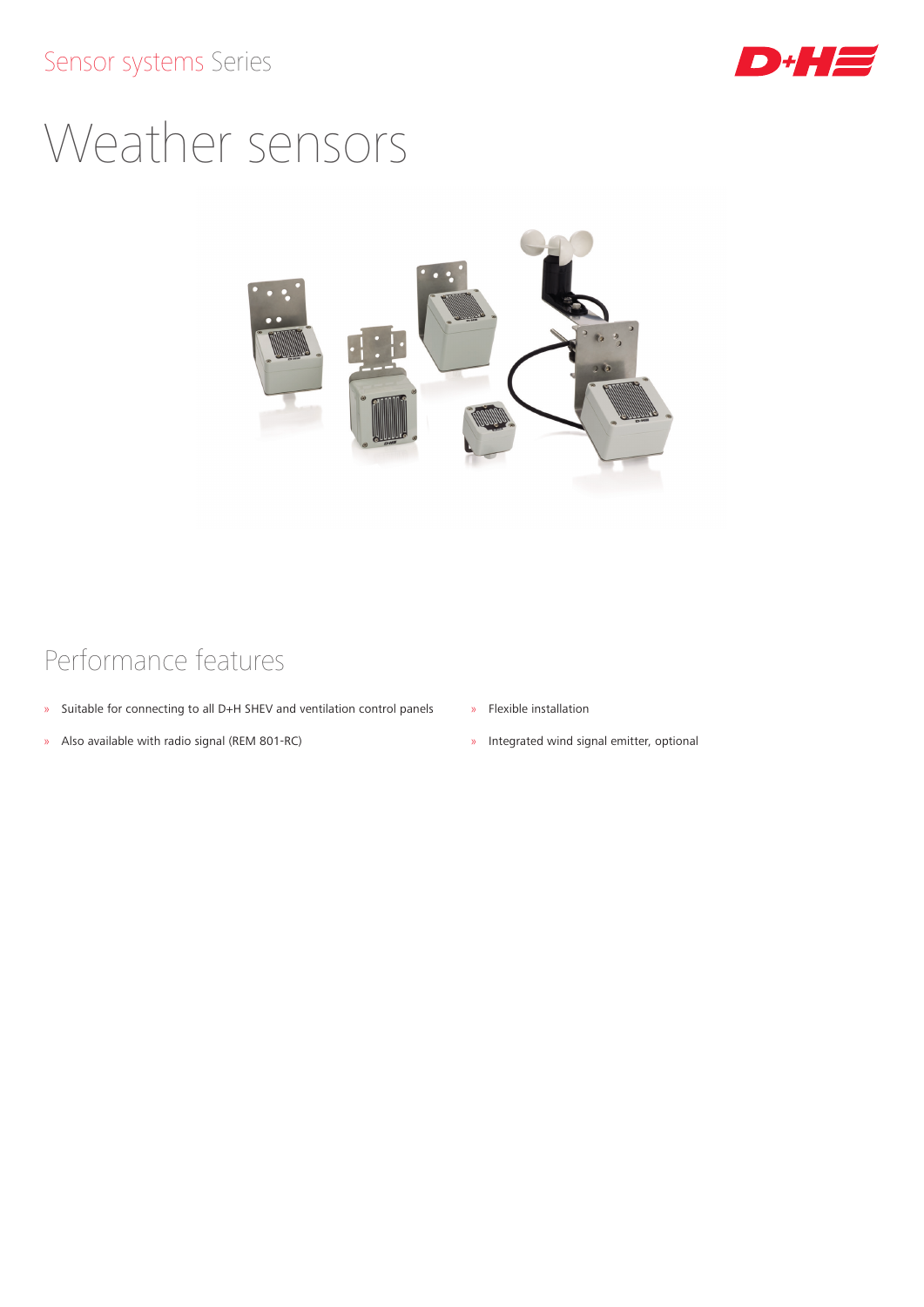| Type          | Art. No.  | Description                                                                                                                                 | Technical data                |                         |
|---------------|-----------|---------------------------------------------------------------------------------------------------------------------------------------------|-------------------------------|-------------------------|
| <b>VRS 10</b> | 30.300.90 | Rain detector                                                                                                                               |                               |                         |
|               |           | For rain monitoring of ventilation flaps in conjunc-<br>$\mathcal{V}$                                                                       | Input voltage                 | 24 V DC                 |
|               |           | tion with 24 V DC SHEV and ventilation controllers                                                                                          | Housing                       | Polycarbonate           |
|               |           | Rain signal is stored for approx. 2 minutes (rain<br>$\mathcal{V}$<br>hold time)<br>Rain sensor in compact design, 24 V DC<br>$\mathcal{D}$ | Colour                        | Grey ( $\sim$ RAL 7035) |
|               |           |                                                                                                                                             | $W \times H \times (D)$ in mm | 50 x 70 x 66            |
|               |           |                                                                                                                                             | Weight                        | $0.40$ kg               |
|               |           |                                                                                                                                             |                               |                         |
|               |           | Heated sensor area<br>$\mathcal{P}$                                                                                                         |                               |                         |

| Type                                 | Art. No.  | Description                                                                                                                                                                                                                                                                 | Technical data                                                                |                                                                                    |
|--------------------------------------|-----------|-----------------------------------------------------------------------------------------------------------------------------------------------------------------------------------------------------------------------------------------------------------------------------|-------------------------------------------------------------------------------|------------------------------------------------------------------------------------|
| <b>REM 42</b><br>$\circledcirc$<br>හ | 30.301.00 | <b>Rain detector</b><br>For rain monitoring of ventilation flaps in conjunc-<br>$\mathcal{D}$<br>tion with 24 V DC drives and D+H control panels<br>Rain signal is stored for approx. 2 minutes (rain<br>$\mathcal{D}$<br>hold time)<br>Heated sensor area<br>$\mathcal{P}$ | Input voltage<br>Housing<br>Colour<br>$W \times H \times (D)$ in mm<br>Weight | 24 V DC<br>Polycarbonate<br>Grey ( $\sim$ RAL 7035)<br>85 x 150 x 110<br>$0.50$ kg |

| Type                                | Art. No.  | Description                                                                                                                                                                                                                                                                                                                       | Technical data                                                                |                                                                                  |
|-------------------------------------|-----------|-----------------------------------------------------------------------------------------------------------------------------------------------------------------------------------------------------------------------------------------------------------------------------------------------------------------------------------|-------------------------------------------------------------------------------|----------------------------------------------------------------------------------|
| <b>REM 801-RC</b><br>$\circledcirc$ | 30.302.20 | Wireless rain detector<br>Presence monitoring in wireless operation<br>$\mathcal{D}$<br>Signal output via radio or switching contact<br>$\mathcal{D}$<br>Integrated test function for controlling the recep-<br>$\mathcal{V}$<br>tion quality<br>Rain signal is stored for approx. 5 minutes (rain<br>$\mathcal{V}$<br>hold time) | Input voltage<br>Housing<br>Colour<br>$W \times H \times (D)$ in mm<br>Weight | 24 V DC<br>Polycarbonate<br>Grey ( $\sim$ RAL 7035)<br>80 x 82 x 55<br>$0.50$ kg |
|                                     |           | Heated sensor area (not possible in battery oper-<br>$\gg$<br>ation)                                                                                                                                                                                                                                                              |                                                                               |                                                                                  |